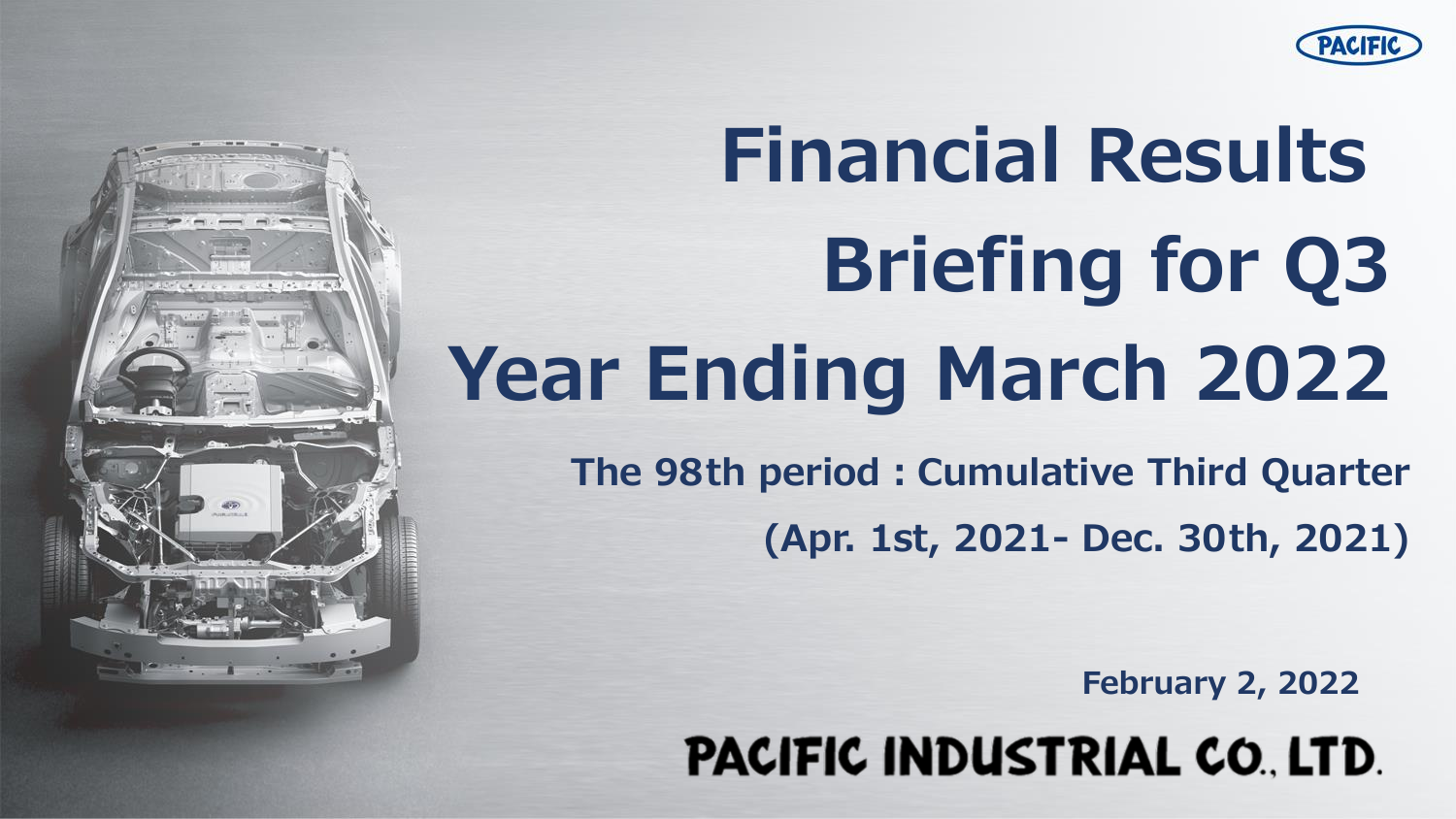

## **1. Financial Results for Q3 2. Full Year Forecast for FY2021**

Caution in handling this document

Future forecasts, including this document, were judged according to the current information. Actual financial results might be considerably different from the forecast mentioned here depending on the Japanese or international economic situation, business trends related to our company, and any risk or indefinite factors involved in fluctuation of exchange rates.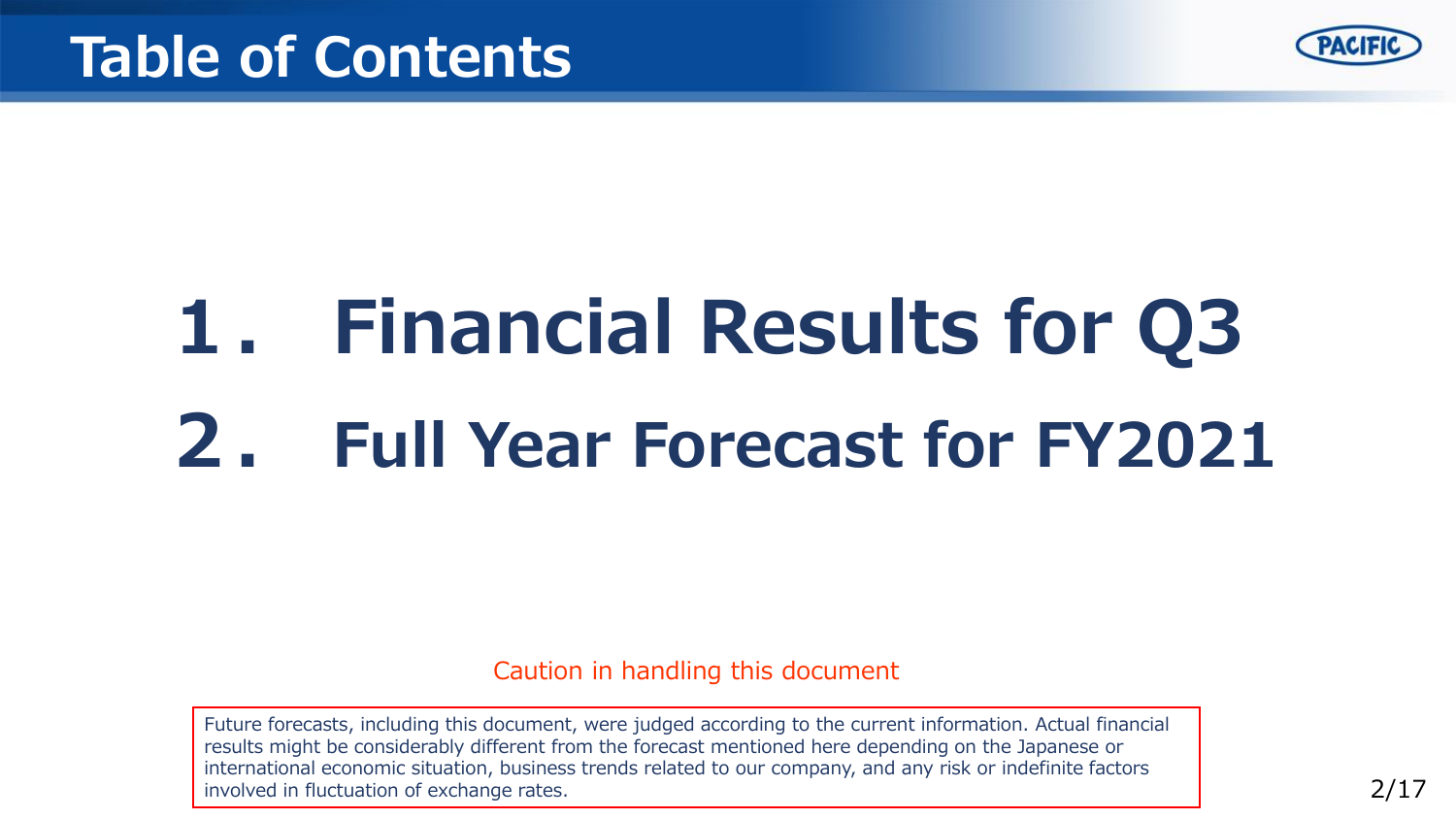## **1-1 Q3 Consolidated Results**



#### **Business performance exceeded the same period of the previous year, and profit reached a record high**

(100 million yen, %)

|                                                                         | <b>FY2020</b>        | FY2021               |        |           | YoY rate |
|-------------------------------------------------------------------------|----------------------|----------------------|--------|-----------|----------|
|                                                                         | Q3 Cumulative Result | Q3 Cumulative Result |        | Gain&Loss | % Change |
| <b>Sales</b>                                                            | 1,080                | $*1$                 | 1,200  | $+120$    | $+11.1$  |
| Operating Income                                                        | 49                   | <b>Record High</b>   | 77     | $+28$     | $+56.8$  |
| Operating Income Ratio                                                  | 4.6%                 |                      | 6.5%   | $+1.9P$   |          |
| Ordinary Income                                                         | 58                   | <b>Record High</b>   | 100    | $+41$     | $+70.9$  |
| Ordinary Income Ratio                                                   | 5.4%                 |                      | 8.4%   | $+3.0P$   |          |
| Quarterly net income attributable to<br>the parent company shareholders | 42                   | <b>Record High</b>   | 74     | $+31$     | $+73.4$  |
| Quarterly Net Income margin                                             | 3.9%                 |                      | 6.2%   | $+2.3P$   |          |
| Average exchange rate (U.S. dollars)                                    | ¥105.7               |                      | ¥110.9 | $+45.2$   |          |

\* 1 Revenue recognition accounting standards have been applied since 2021. The amount of impact on sales is as follows. The impact on profits is minor.Sales increased by 500 million yen due to the collective recognition of mold cost collection, and decreased by 3.3 billion yen due to the offset display of sales of customer-received products and cost of sales.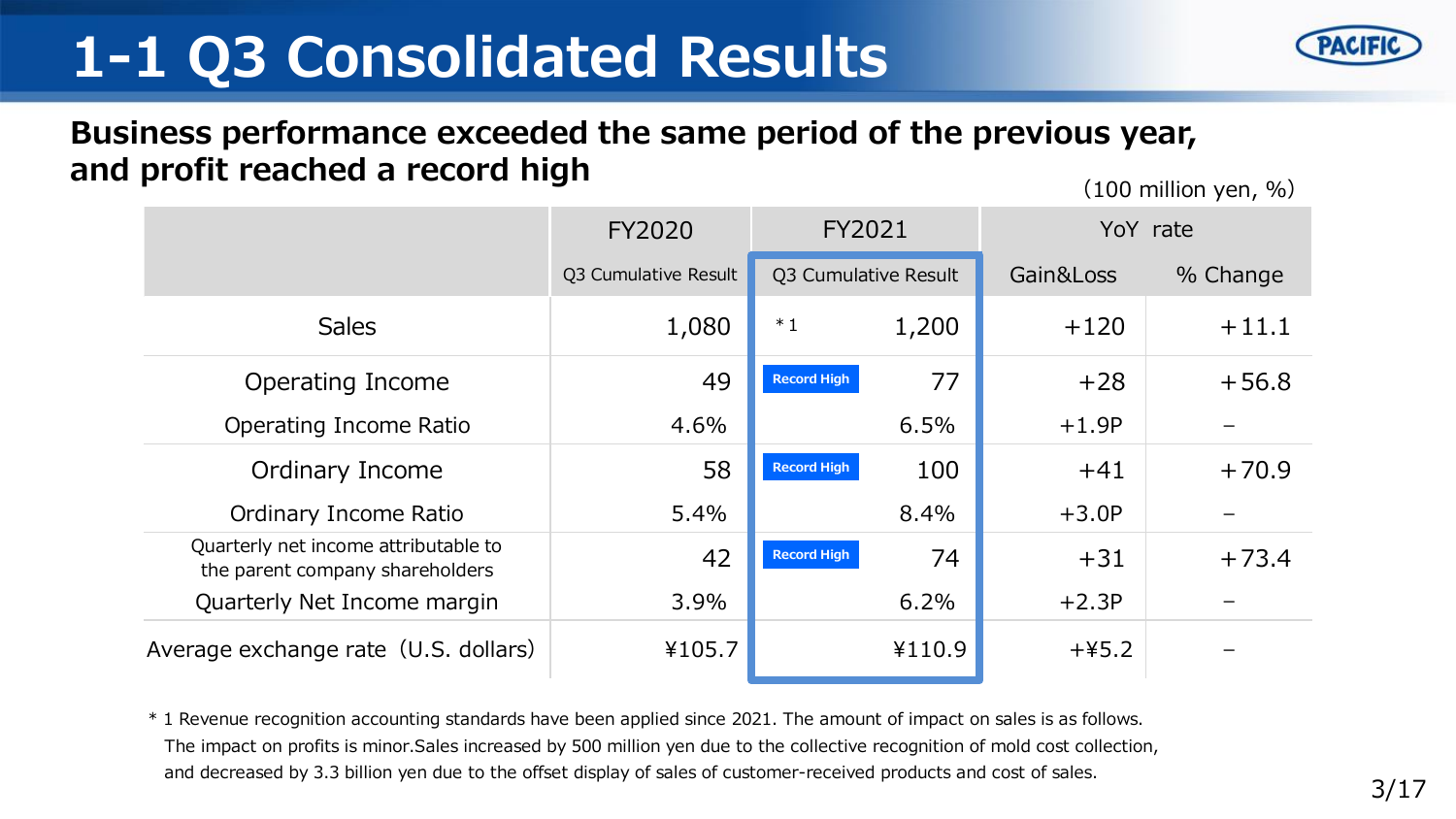

#### **Increased sales volume by following customer production fluctuations**



4/17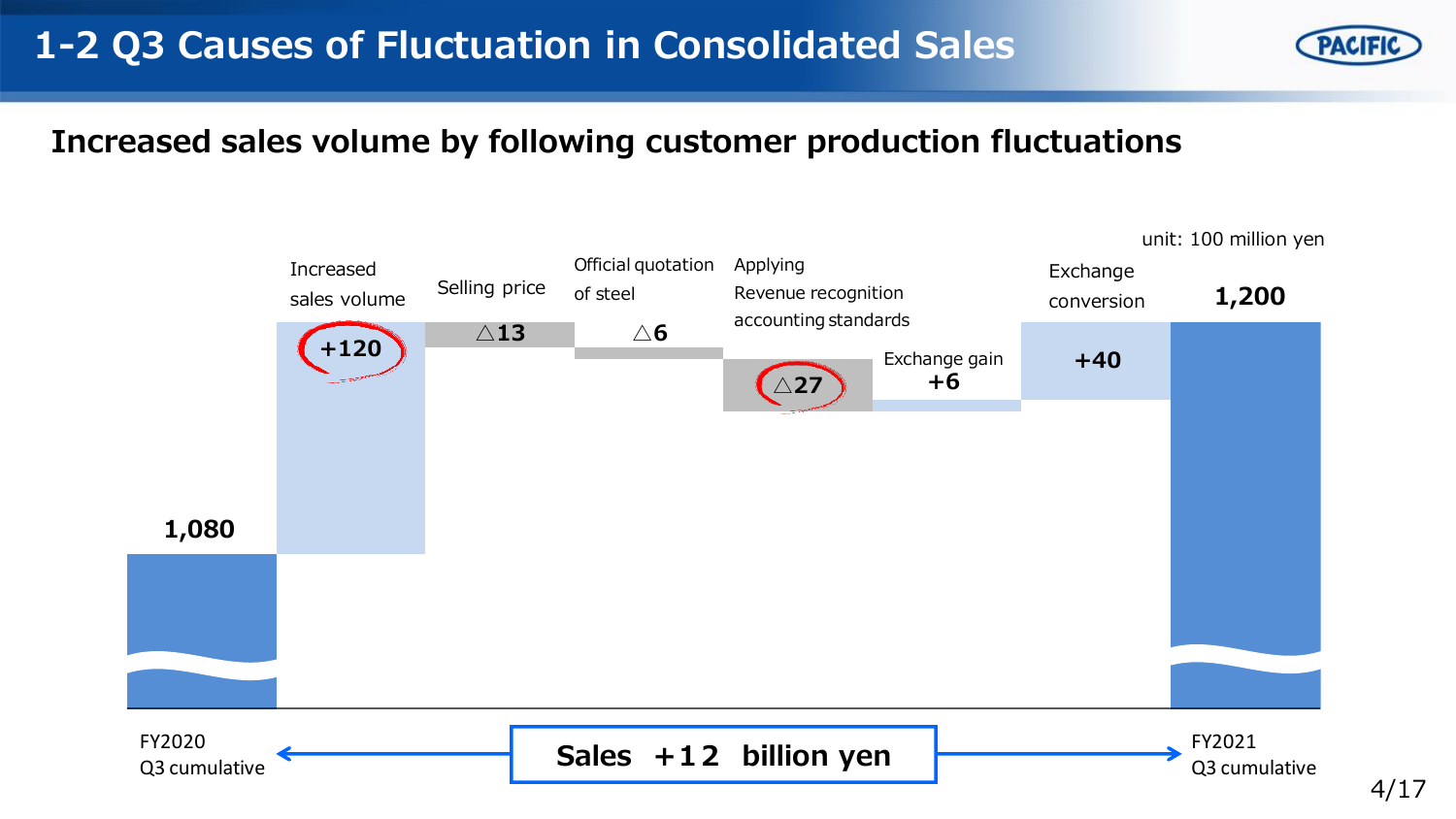

#### **Achieved record high profits through sales recovery and cost improvement**

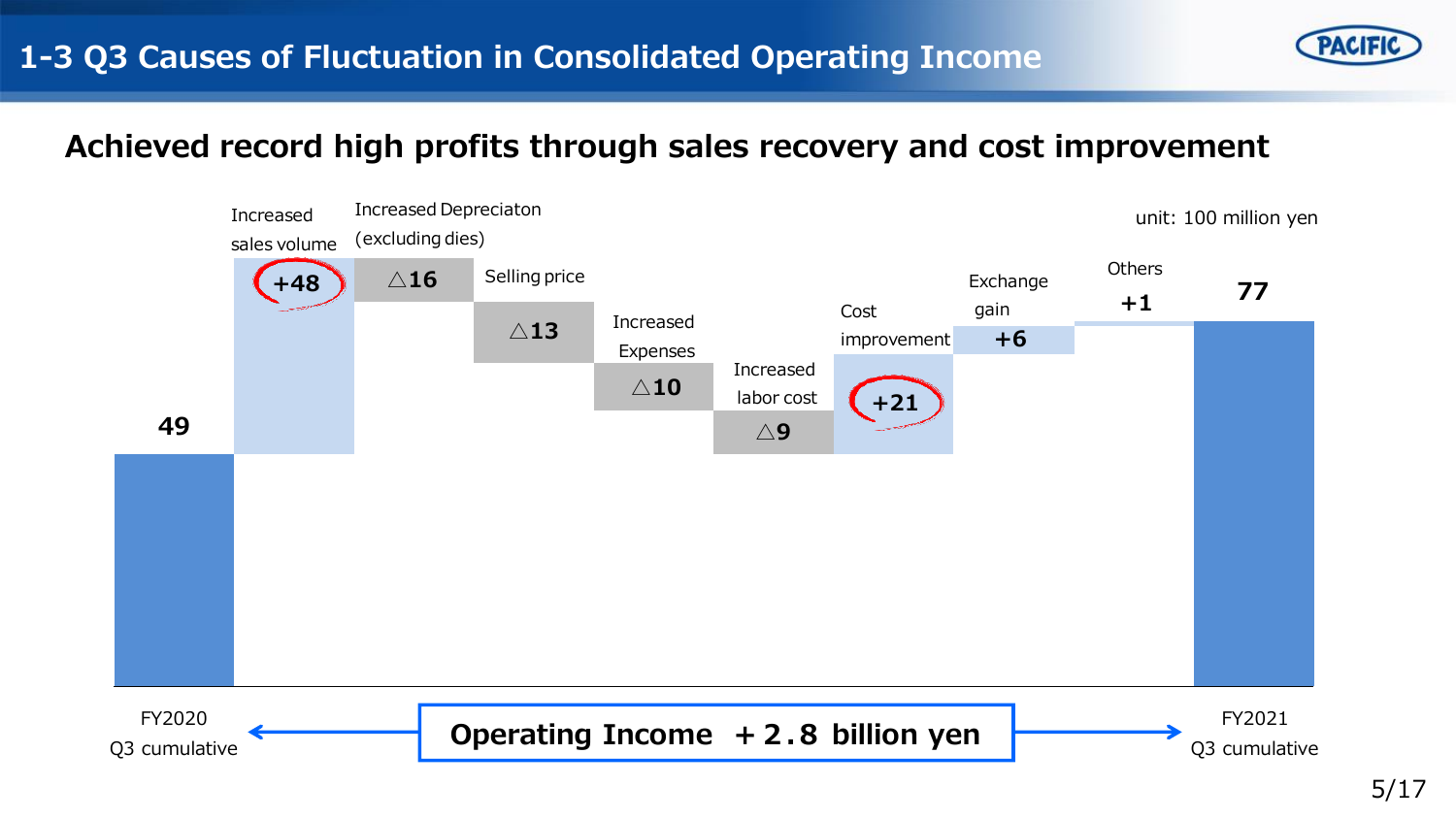## **1-4 Q3 Consolidated Business Segments**

Cumulative

\*1

Cumulative Result

revenue recognition) (△28)

(The impact of application of

#### **Increased sales and profits for stamping & molding and valves**

**Sales**

| <b>Valves</b>                                                                                                                                                                                                                                                                                                                                                                                      | 323 |      | 369 | $+45$ | $+14.2$ | 30   | 45    | $+14$   | $+47.6$ |
|----------------------------------------------------------------------------------------------------------------------------------------------------------------------------------------------------------------------------------------------------------------------------------------------------------------------------------------------------------------------------------------------------|-----|------|-----|-------|---------|------|-------|---------|---------|
| (The impact of application of<br>revenue recognition)                                                                                                                                                                                                                                                                                                                                              |     | $*2$ | (0) |       |         |      |       |         |         |
| Operating Income Ratio                                                                                                                                                                                                                                                                                                                                                                             |     |      |     |       |         | 9.5% | 12.2% | $+2.7P$ |         |
| *1 Revenue recognition accounting standards have been applied since FY2021. The amount of impact on sales (included figures) is as above.<br>Sales increased by 500 million yen due to the collective recognition of mold cost collection, and decreased by 3.3 billion yen<br>due to the offset display of sales of customer-received products and cost of sales. The impact on profits is minor. |     |      |     |       |         |      |       |         |         |

20/Q3 21/Q3 YoY rate 20/3Q 21/3Q

**Stamping & Molding** 755 829 +73 +9.7 18 32 +14 +76.5

Operating Income Ratio 2.5% 3.9% +1.4P

Imulative Gain&Loss %Change Cumulative Result

Result

Cumulative

**Operating Income**

(100 million yen,%)

YoY rate

Result Gain&Loss %Change

\*2 The amount of impact on sales (included figures) is as above. The impact on profits is minor.

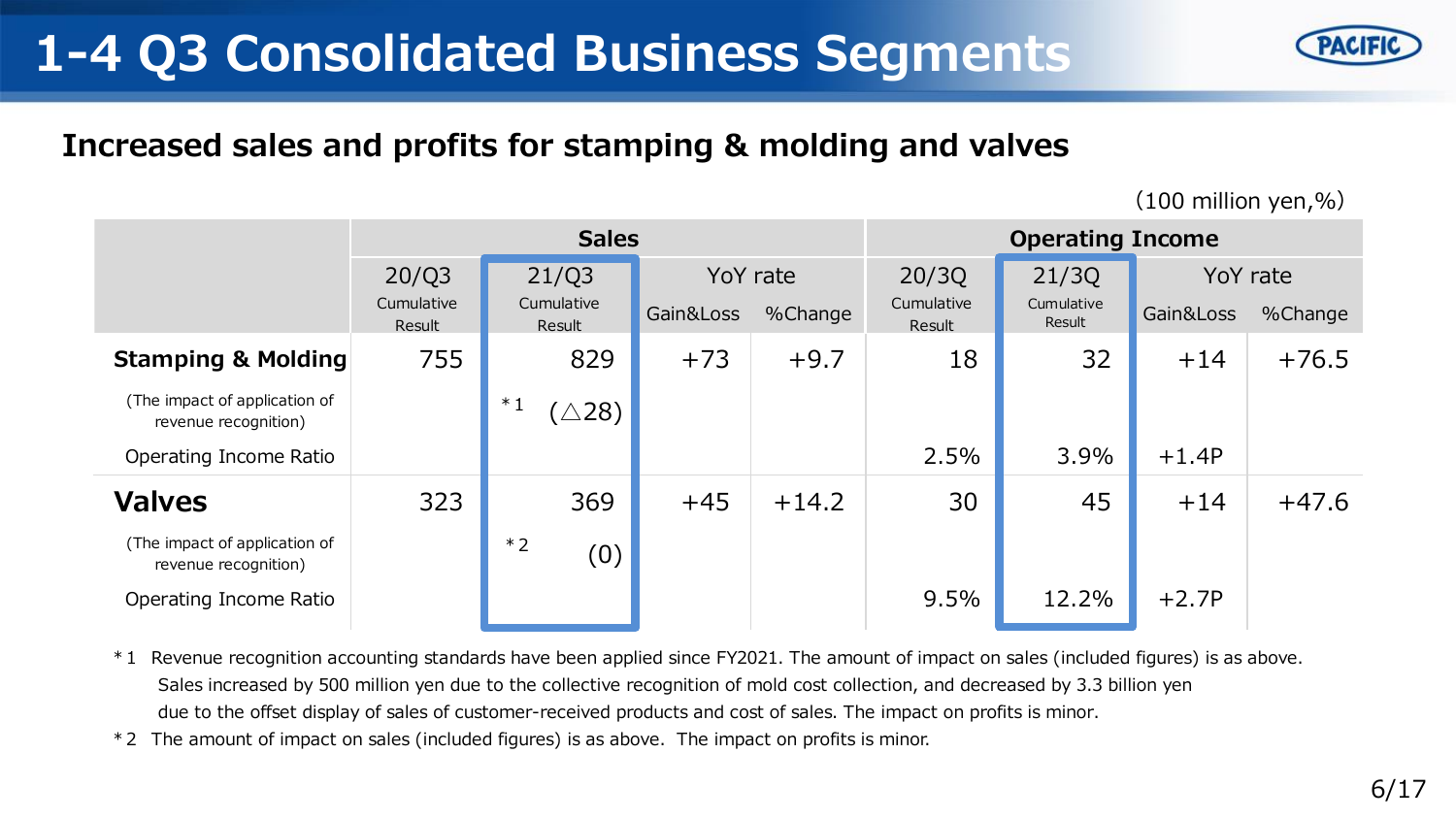## **1-5 Q3 Consolidated Regional Segment**



**In Japan, decreased in sales and increased in profit (In fact, sales increased except for the impact of revenue recognition), and increased in sales and profits in Europe, the United States and Asia.**

(100 million yen,%)

|                                                       |                               | <b>Sales</b>                  | <b>Operating Income</b>          |                 |                               |                               |                                  |          |
|-------------------------------------------------------|-------------------------------|-------------------------------|----------------------------------|-----------------|-------------------------------|-------------------------------|----------------------------------|----------|
|                                                       | 20/Q3<br>Cumulative<br>Result | 21/Q3<br>Cumulative<br>Result | YoY rate<br>Gain&Loss<br>%Change |                 | 20/Q3<br>Cumulative<br>Result | 21/Q3<br>Cumulative<br>Result | YoY rate<br>Gain&Loss<br>%Change |          |
| <b>Japan</b>                                          | 511                           | 507                           | $\triangle 4$                    | $\triangle$ 0.8 | 31                            | 46                            | $+15$                            | $+50.4$  |
| (The impact of application of<br>revenue recognition) |                               | $*1$<br>$(\triangle 27)$      |                                  |                 |                               |                               |                                  |          |
| Operating Income Ratio                                |                               |                               |                                  |                 | 6.1%                          | 9.2%                          | $+3.1P$                          |          |
| <b>Europe &amp; America</b>                           | 373                           | 455                           | $+82$                            | $+22.1$         | 3                             | 8                             | $+4$                             | $+132.7$ |
| Operating Income Ratio                                |                               |                               |                                  |                 | 1.0%                          | 1.9%                          | $+0.9P$                          |          |
| <b>Asia</b>                                           | 195                           | 237                           | $+41$                            | $+21.3$         | 12                            | 22                            | $+9$                             | $+75.1$  |
| Operating Income Ratio                                |                               |                               |                                  |                 | 6.6%                          | 9.5%                          | $+2.9P$                          |          |

\*1 Revenue recognition accounting standards have been applied since FY2021. The amount of impact on sales (included figures) is as above. The impact on profits is minor.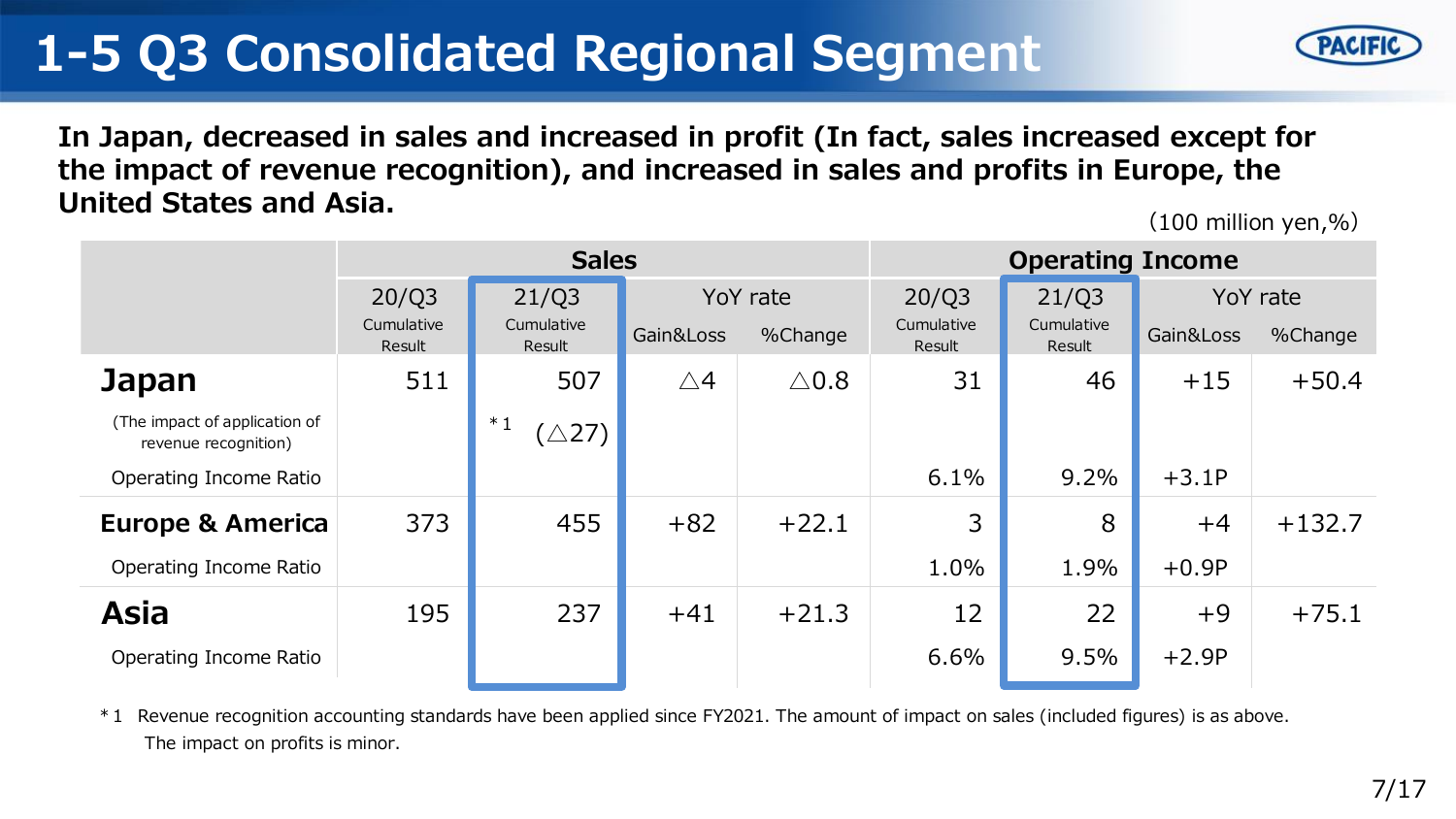

## **1. Financial Results for Q3**

## **2. Full Year Forecast for FY2021**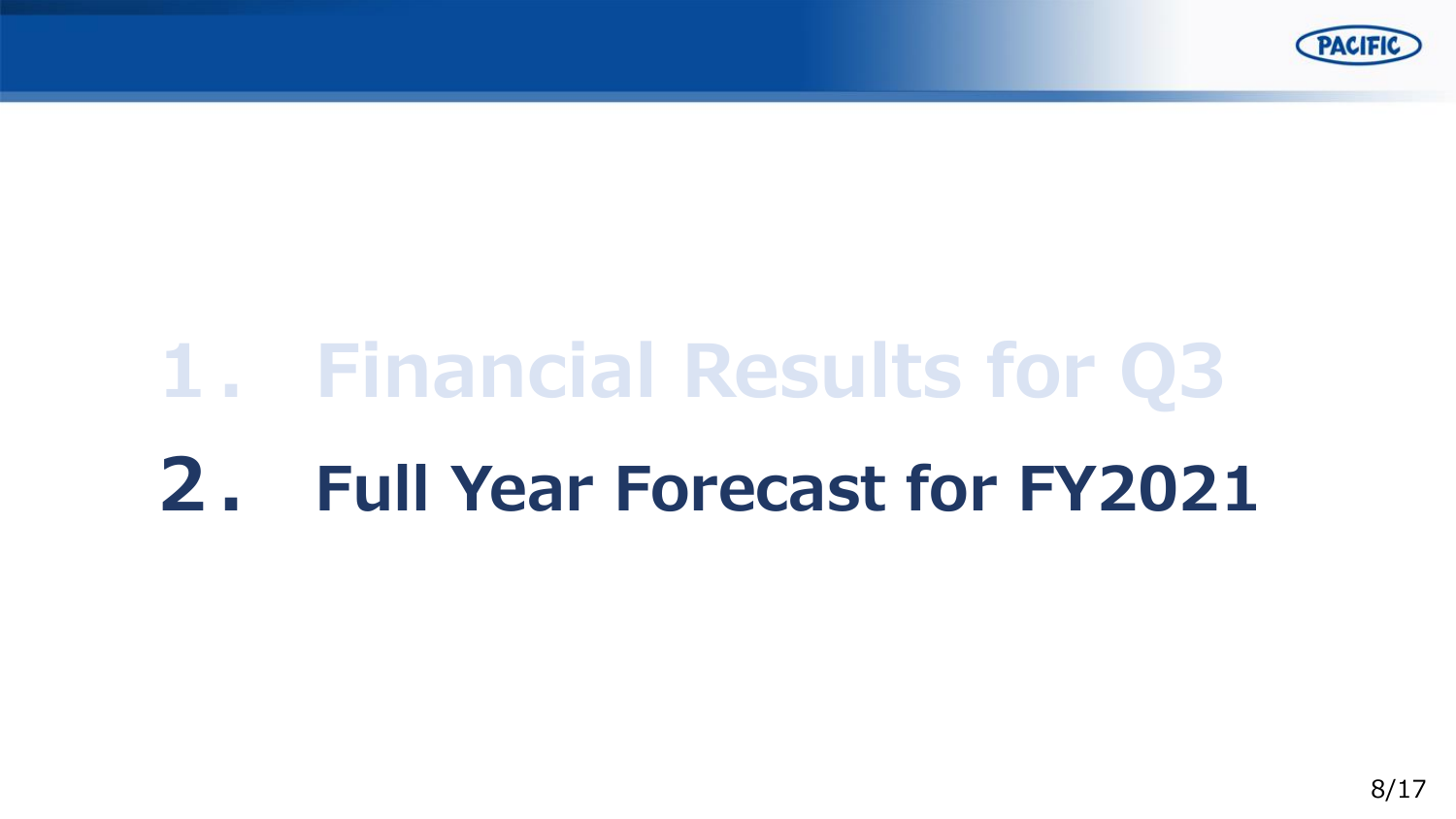### **2-1 Full Year Consolidated Financial Forecast**



 $(100 \text{ million year } %)$ 

#### **Revised full-year forecast (sales, operating income) by incorporating the latest customer production information in Q4**

|                                    | FY2020 |                   | FY2021                |           | YoY rate        | <b>Previous Forecast Rate</b> |                  |
|------------------------------------|--------|-------------------|-----------------------|-----------|-----------------|-------------------------------|------------------|
|                                    | Result | Previous Forecast | Forecast<br>this time | Gain&Loss | %Change         | Gain&Loss                     | %Change          |
| <b>Sales</b>                       | 1,504  | 1,640             | $*1$<br>1,610         | $+105$    | 7.0%            | $\triangle 30$                | $\triangle$ 1.8% |
| Operating Income                   | 89     | 105               | 100                   | $+10$     | 11.4%           | $\triangle$ 5                 | $\triangle$ 4.8% |
| Operating Income Ratio             | 6.0%   | 6.4%              | 6.2%                  | $+0.2P$   | —               | $\triangle$ 0.2P              |                  |
| Ordinary Income                    | 112    | 125               | 125                   | $+12$     | 11.4%           | $+0$                          | 0.0%             |
| Ordinary Income Ratio              | 7.5%   | 7.6%              | 7.8%                  | $+0.3P$   | $\qquad \qquad$ | $+0.2P$                       |                  |
| $*2$<br><b>Current Net Income</b>  | 79     | 90                | 90                    | $+10$     | 12.8%           | $+0$                          | 0.0%             |
| <b>ROE</b>                         | 7.6%   | 7.7%              | 7.6%                  | $+0.0P$   |                 | $\triangle$ 0.1P              |                  |
| $R$ O $A$ (Operating income basis) | 4.2%   | 4.6%              | 4.3%                  | $+0.1P$   |                 | $\triangle$ 0.3P              |                  |
| Net Assts per Share                | ¥1,846 | 42,018            | ¥2,049                | ¥203      | 11.0%           | $+431$                        | 1.5%             |
| Average exchange rate (US dollars) | ¥105.4 | ¥110.0            | ¥110.7                | 45.3      |                 | 40.7                          |                  |

\* 1 Revenue recognition accounting standards have been applied since 2021. The amount of impact on sales is as follows. The impact on profits is minor. Sales increased by 1 billion yen due to the collective recognition of mold cost collection,

and decreased by 4.5 billion yen due to the offset display of sales of customer-received products and cost of sales.

\* 2 Current net income is the current net income attributable to the parent company shareholders.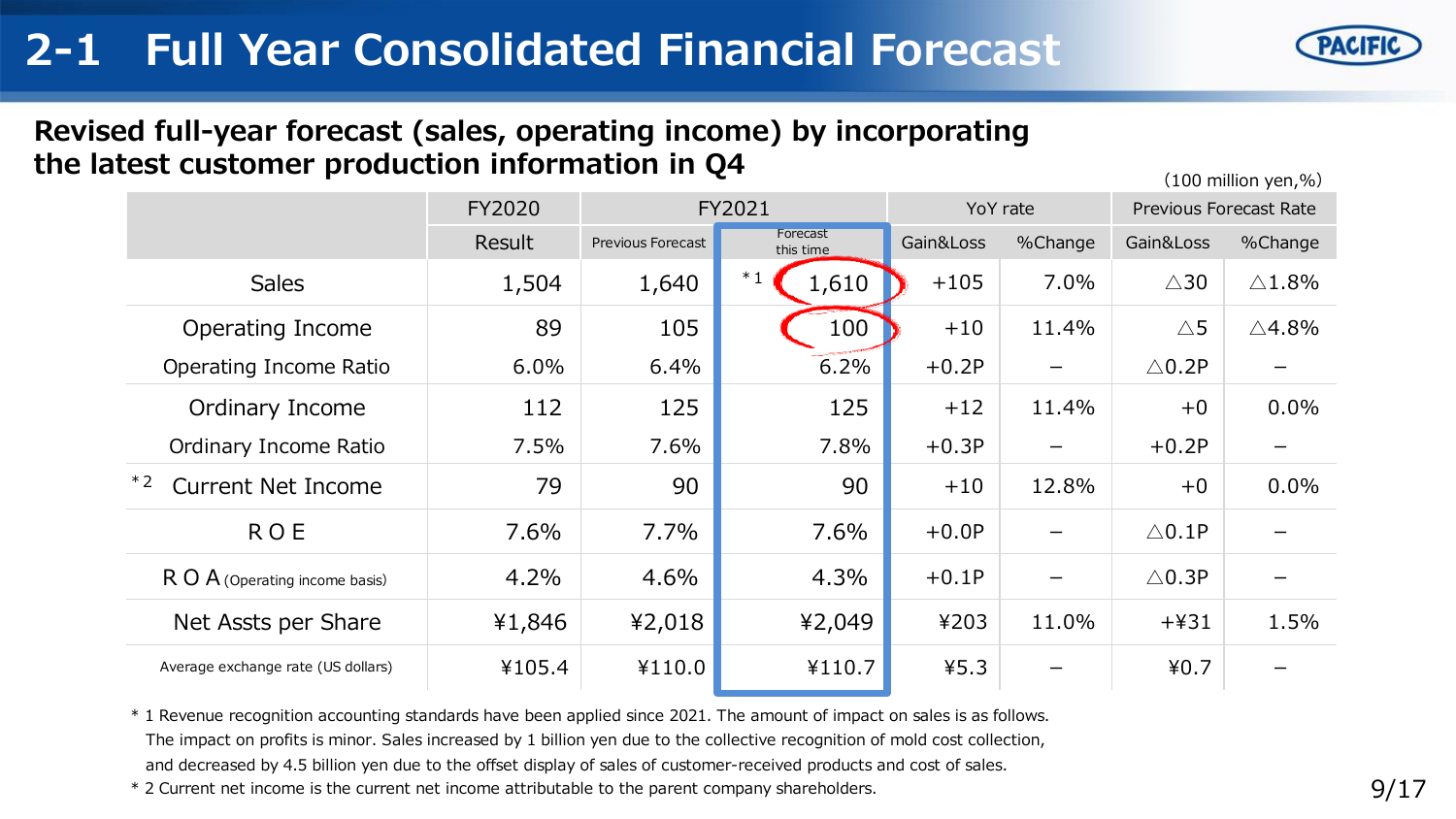

#### **Increased sales volume by following customer production fluctuations**

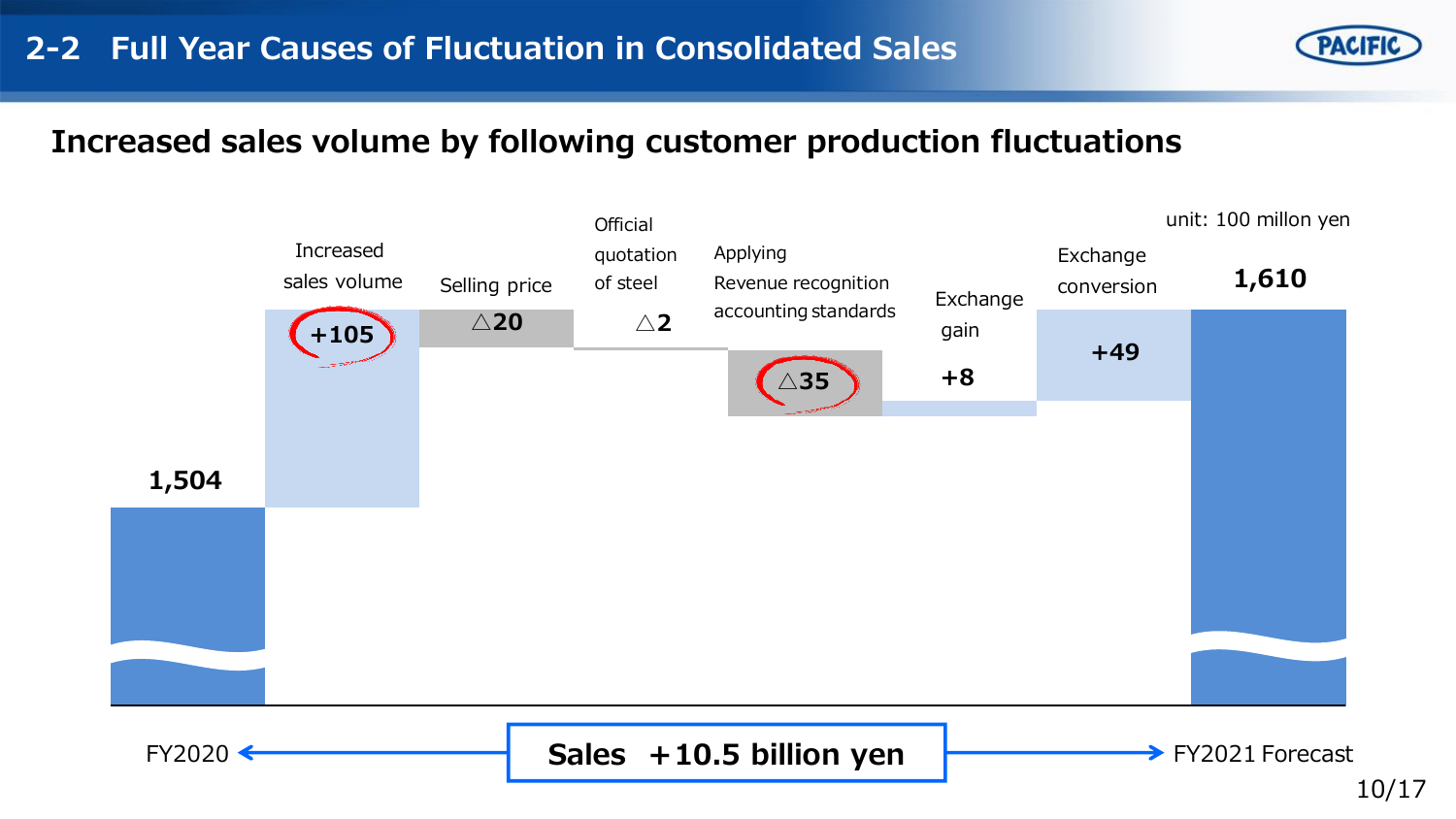#### **Expected to increase profits by increasing sales volume and continuous cost improvement**

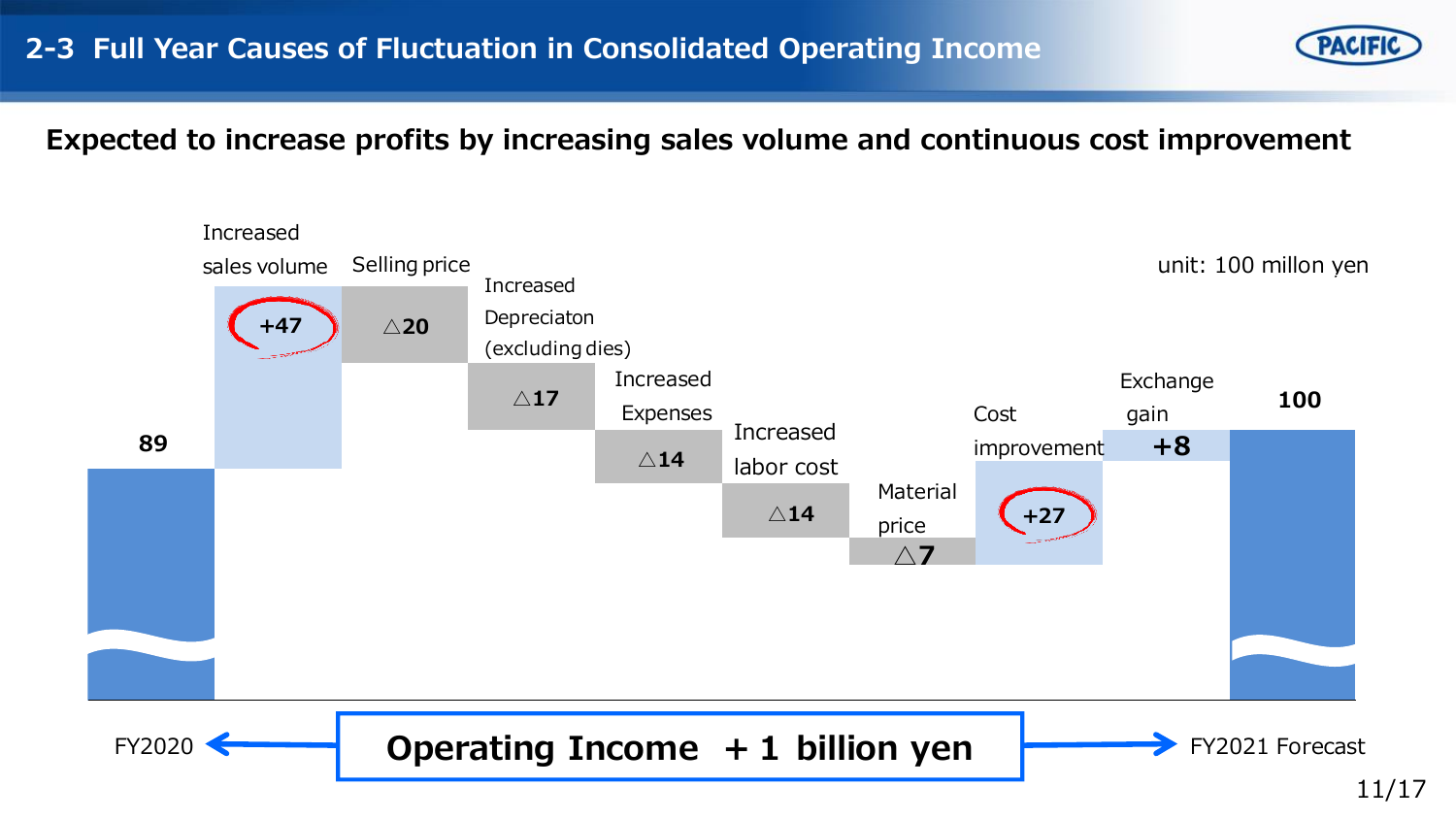### **2-4 Full Year Consolidated Business Segments**

#### **Expected to increase sales and profits for stamping & molding and valves**

(100 million yen,%)

|                                                       |               | <b>Sales</b>             | <b>Operating Income</b> |          |        |          |           |         |
|-------------------------------------------------------|---------------|--------------------------|-------------------------|----------|--------|----------|-----------|---------|
|                                                       | <b>FY2020</b> | FY2021                   |                         | YoY rate |        | FY2021   | YoY rate  |         |
|                                                       | Result        | Forecast                 | Gain&Loss               | %Change  | Result | Forecast | Gain&Loss | %Change |
| <b>Stamping &amp; Molding</b>                         | 1,045         | 1,122                    | $+76$                   | $+7.4$   | 39     | 41       | $+1$      | $+4.8$  |
| (The impact of application of<br>revenue recognition) |               | $*1$<br>$(\triangle 35)$ |                         |          |        |          |           |         |
| Operating Income Ratio                                |               |                          |                         |          | 3.7%   | 3.7%     | $+0.0P$   |         |
| <b>Valves</b>                                         | 457           | 485                      | $+27$                   | $+6.1$   | 49     | 59       | $+9$      | $+18.0$ |
| (The impact of application of<br>revenue recognition) |               | $*2$<br>(0)              |                         |          |        |          |           |         |
| Operating Income Ratio                                |               |                          |                         |          | 10.9%  | 12.2%    | $+1.3P$   |         |

\*1 Revenue recognition accounting standards have been applied since FY2021. The amount of impact on sales (included figures) is as above. Sales increased by 900 million yen due to the collective recognition of mold cost collection, and decreased by 4.5 billion yen due to the offset display of sales of customer-received products and cost of sales. The impact on profits is minor.

\*2 The amount of impact on sales (included figures) is as above. The impact on profits is minor.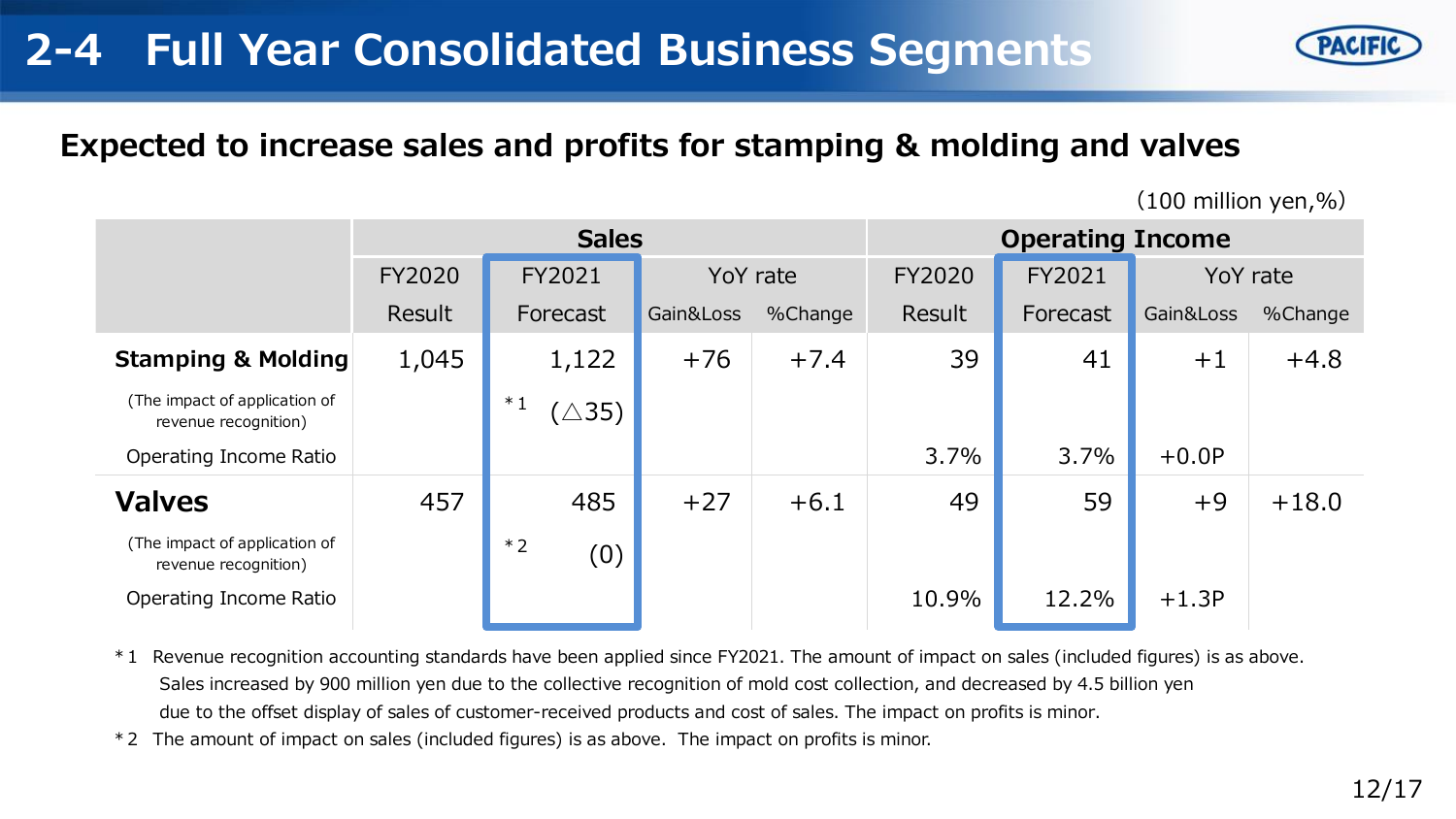#### **2-5 Full Year Consolidated Regional Segment**



**In Japan, decreased in sales and increased in profit (In fact, sales increased except for the impact of revenue recognition), and increased in sales and profits in Europe, the United States and Asia**

(100 million yen,%)

|                                                       |               | <b>Sales</b>            | <b>Operating Income</b> |                 |               |          |                  |         |
|-------------------------------------------------------|---------------|-------------------------|-------------------------|-----------------|---------------|----------|------------------|---------|
|                                                       | <b>FY2020</b> | FY2021                  | YoY rate                |                 | <b>FY2020</b> | FY2021   | YoY rate         |         |
|                                                       | Result        | Forecsat                | Gain&Loss               | %Change         | Result        | Forecsat | Gain&Loss        | %Change |
| <b>Japan</b>                                          | 702           | 686                     | $\triangle$ 16          | $\triangle$ 2.4 | 51            | 55       | $+3$             | $+6.2$  |
| (The impact of application of<br>revenue recognition) |               | $*1$<br>$\triangle$ 35) |                         |                 |               |          |                  |         |
| Operating Income Ratio                                |               |                         |                         |                 | 7.4%          | 8.0%     | $+0.6P$          |         |
| <b>Europe &amp; America</b>                           | 523           | 591                     | $+67$                   | $+12.9$         | 15            | 16       | $+0$             | $+2.1$  |
| Operating Income Ratio                                |               |                         |                         |                 | 3.0%          | 2.7%     | $\triangle$ 0.3P |         |
| <b>Asia</b>                                           | 277           | 333                     | $+55$                   | $+19.9$         | 18            | 26       | $+7$             | $+36.9$ |
| Operating Income Ratio                                |               |                         |                         |                 | 6.8%          | 7.8%     | $+1.0P$          |         |

\*1 Revenue recognition accounting standards have been applied since FY2021. The amount of impact on sales (included figures) is as above. The impact on profits is minor.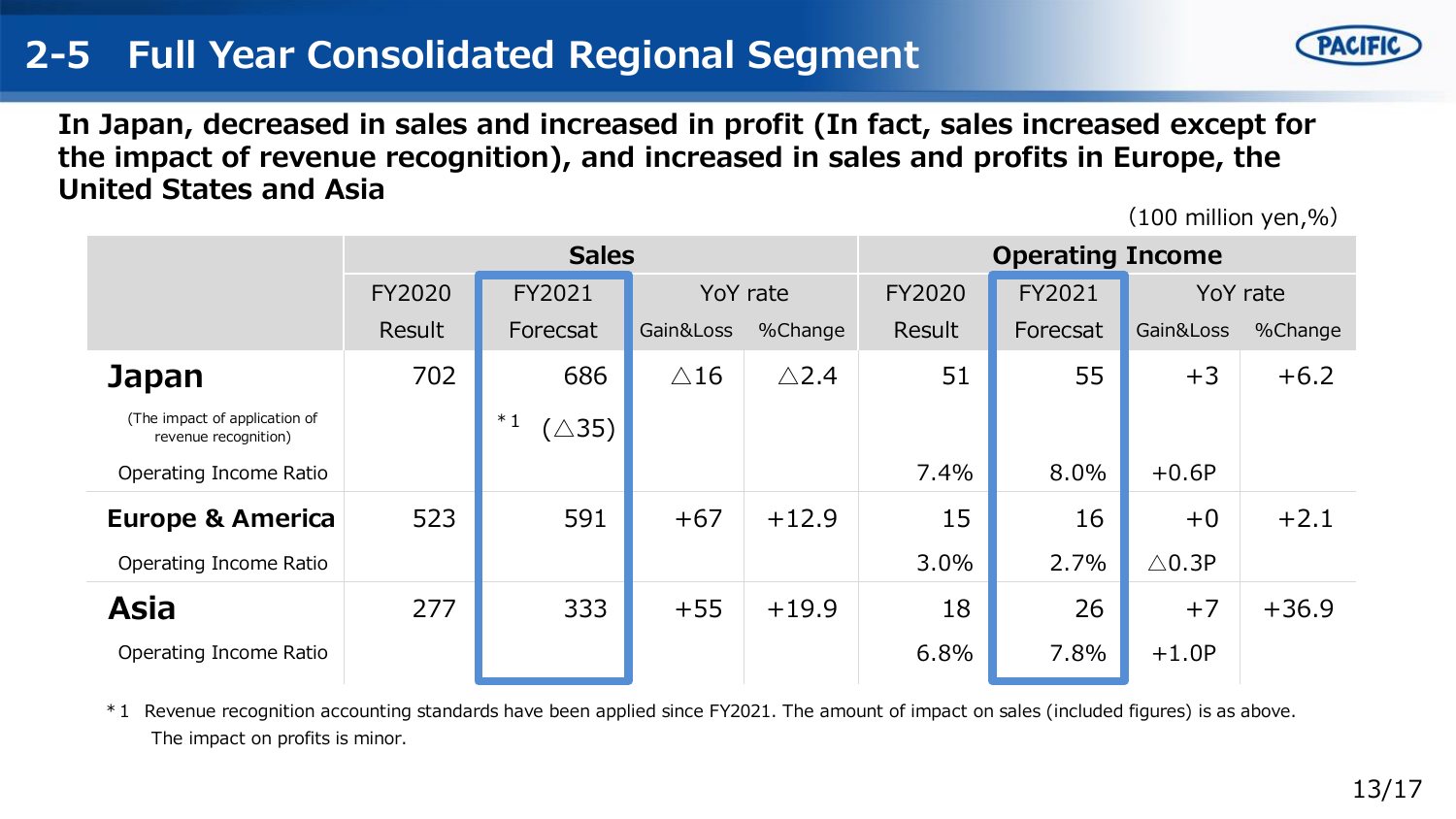### **2-7 Quarterly Consolidated Financial Results**



**Fixed costs were incurred due to fluctuations in customer production in Q3, and it is assumed that customer production will be reduced in Q4**





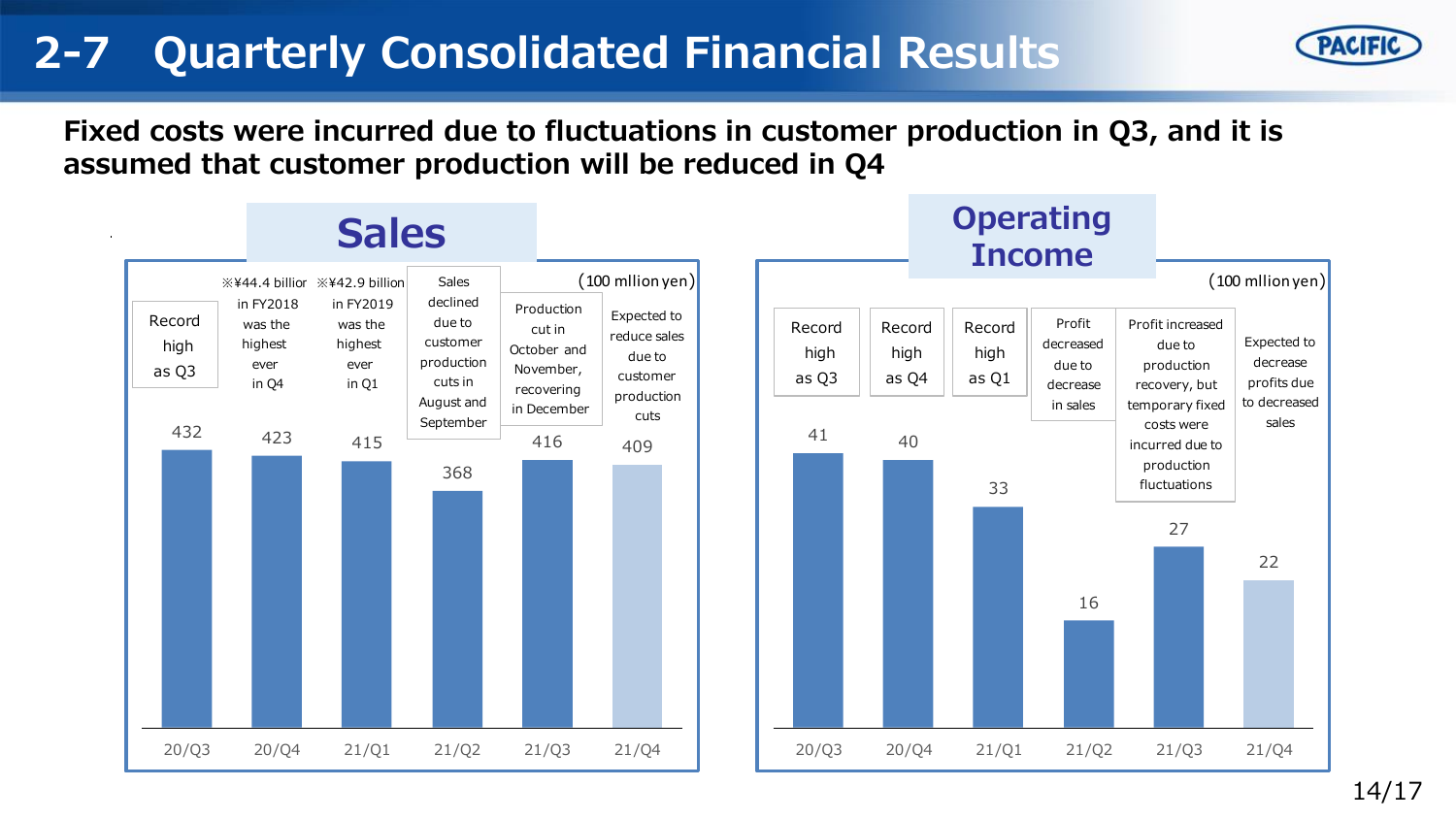

**Prioritizing capital investment that has a large effect and that comes out quickly**



15/17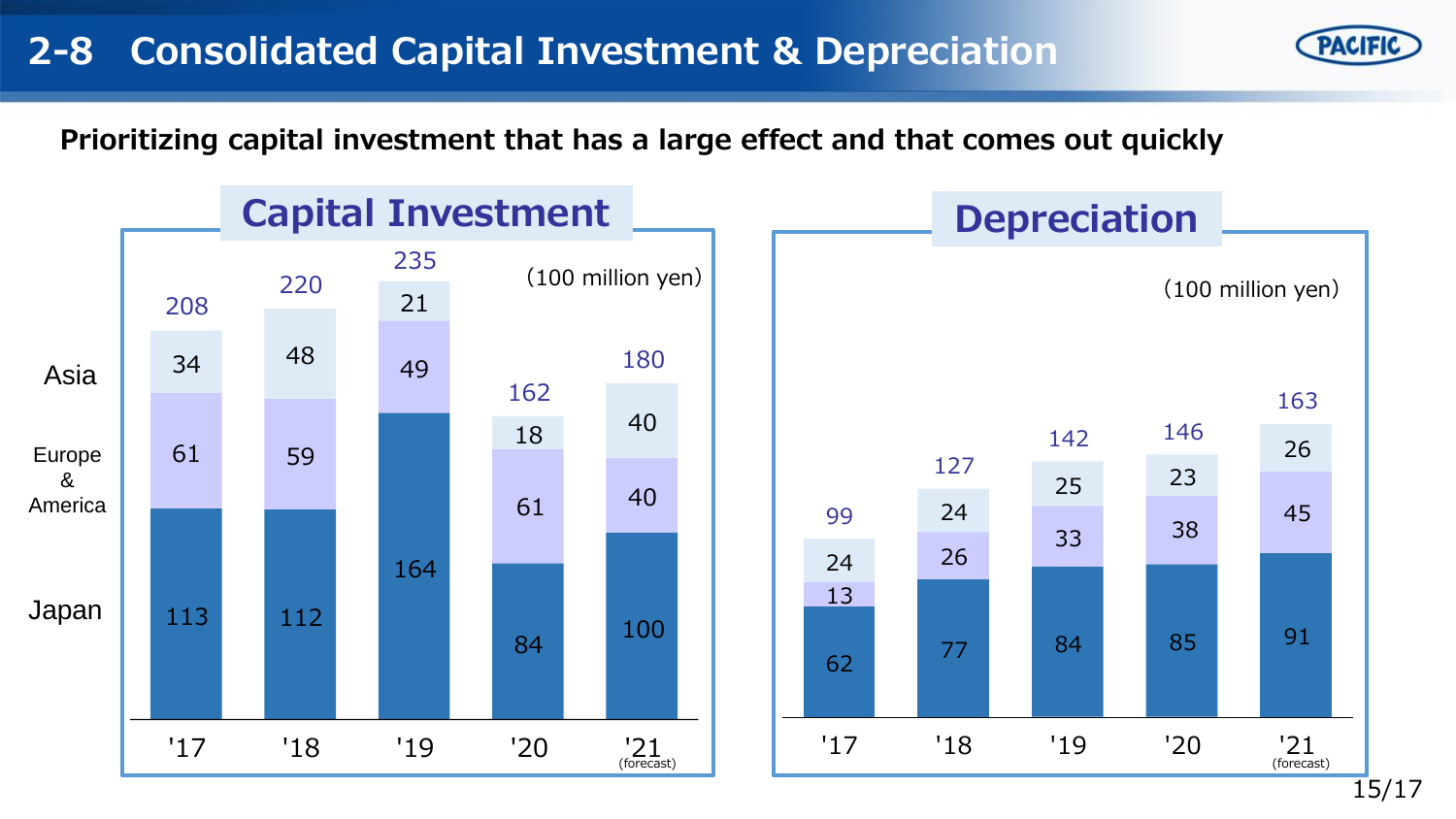#### **2-9 Looking back on Q3, issues for the next term**



**Gaining a solid foothold GLOCALly by preventing being infected and maintaining employment and our production system as a top priority**

### **■Q3 results**

・Recovered from the 5th wave of Covid-19, and landed at the same level as the previous forecast

・Although there was a loss in production fluctuations,

**the corporate structure was strengthened by improving profitability**.

#### **■Full year forecast**

・Stagnation of economic activity due to expansion of the Omicron variant

・Production fluctuations due to insufficient supply of parts such as semiconductors

・Revised from the forecast of large production increase,

**maintaining an improved corporate structure and securing profits**

### **■FY2022**

- ・ Prolonged Covid-19 impact, stagnant economic activity in China
- ・ Continuing concerns about semiconductor and component supply
- ・ Preparation of production system for recovery production, **maximization of production increase effect**
- ・ OCEAN-22 final year, **scheduled to announce new medium-term management plan**